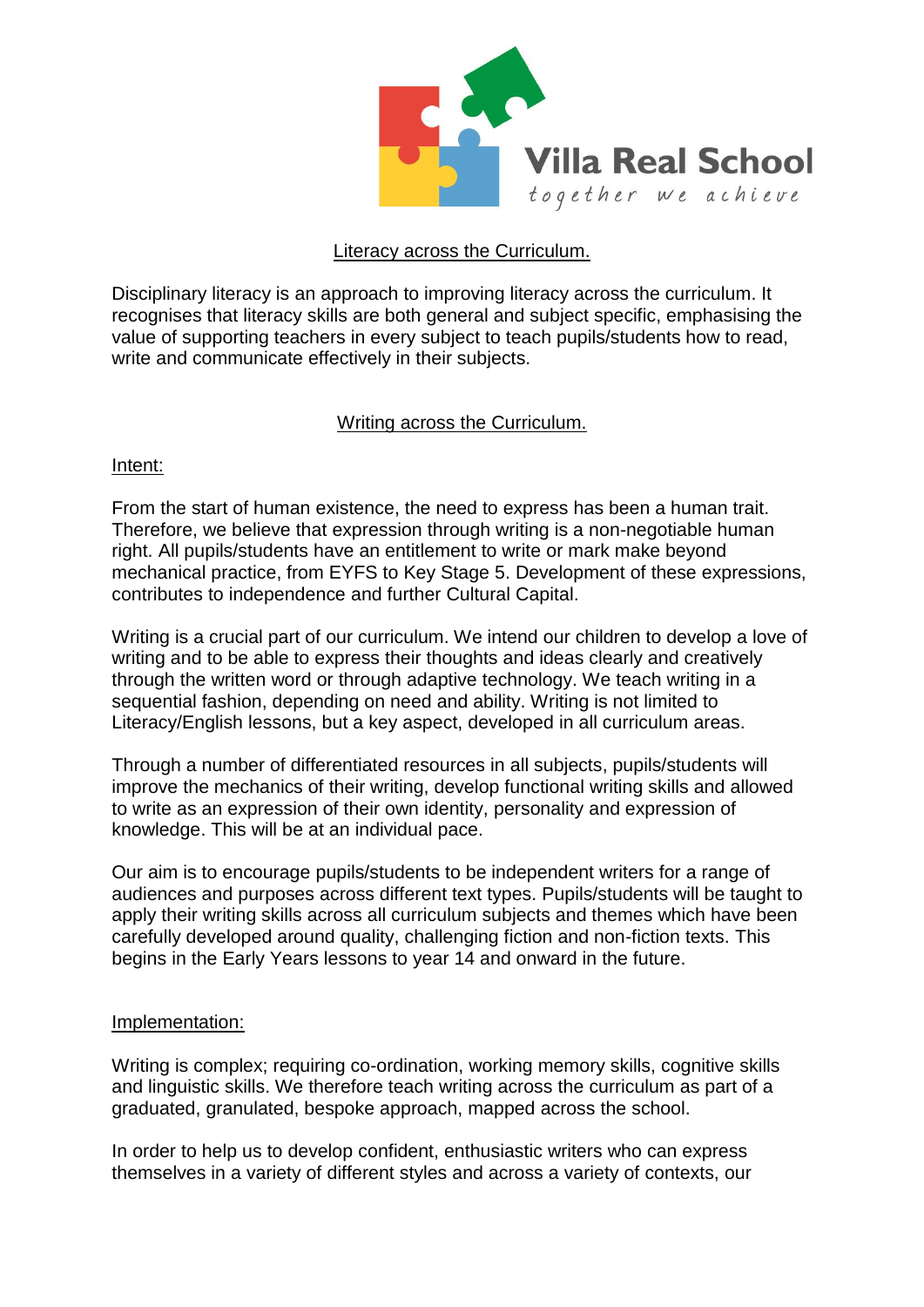teaching of writing is cross circular. This provides our children with regular opportunities to write for a range of purposes and audiences. Writing tasks are specific and meaningful, and often meet a purpose to engage children and to illustrate how their writing skills can be applied to real life contexts. This will be based around a sequential plan, dependent on ability and stage the pupil/student is at. Assessment will be based on a checking of understanding, to ensure retention of knowledge and assess progress against personal goals.

Pupils are given a language rich curriculum and are encouraged and shown how to effectively use interesting and adventurous language in their writing.

Pupils/students are taught to write at; mark-making level, letter-level, word-level, sentence level, and whole text level, alongside planning, monitoring and review of knowledge. Movement through these stages will be at an individualised speed and via a sequential, cohesive map from EYFS to Key Stage 5. .

Pupils/students will write across the curriculum in a developmental way, starting with; talking, and discussions, drama/role play used, mark making, Predictive Chart writing, modelling, writing frames and thinking frames across genres, topics and subjects, using Disciplinary Literacy. Developmentally, we have a clear vision of when to introduce e-writing.

## Impact:

Pupils/students will have increased opportunities to write across the curriculum.

Pupils will make good progress from their own personal starting points. They will have achieved disciplinary and substantive knowledge in writing in genres and in subject specific areas, as long as developing a key vocabulary across the curriculum. There will be a curriculum coherence of how to teach, develop and extend writing in all subject areas.

# Reading across the Curriculum

## Intent:

The teaching of Reading at Villa Real School aims for all of our pupils/students to make progress against their unique starting points, with the ultimate aim of making all of our pupils/students 'readers'. Fluency and enjoyment are the result of careful teaching and frequent practice. In line with DfE guidance, the aim of our curriculum is for all children to be able to read and write fluently by the time they are in year 6.

As a school we are committed to continually raising standards in Literacy, to ensure the highest standards of reading and literacy for every child by providing them with the skills necessary to read with confidence, fluency and understanding, within school and in the wider world. This gives our pupils/students the skills that they need in order to take advantage of opportunities and experiences in later life. In this way, we can powerfully address social disadvantage.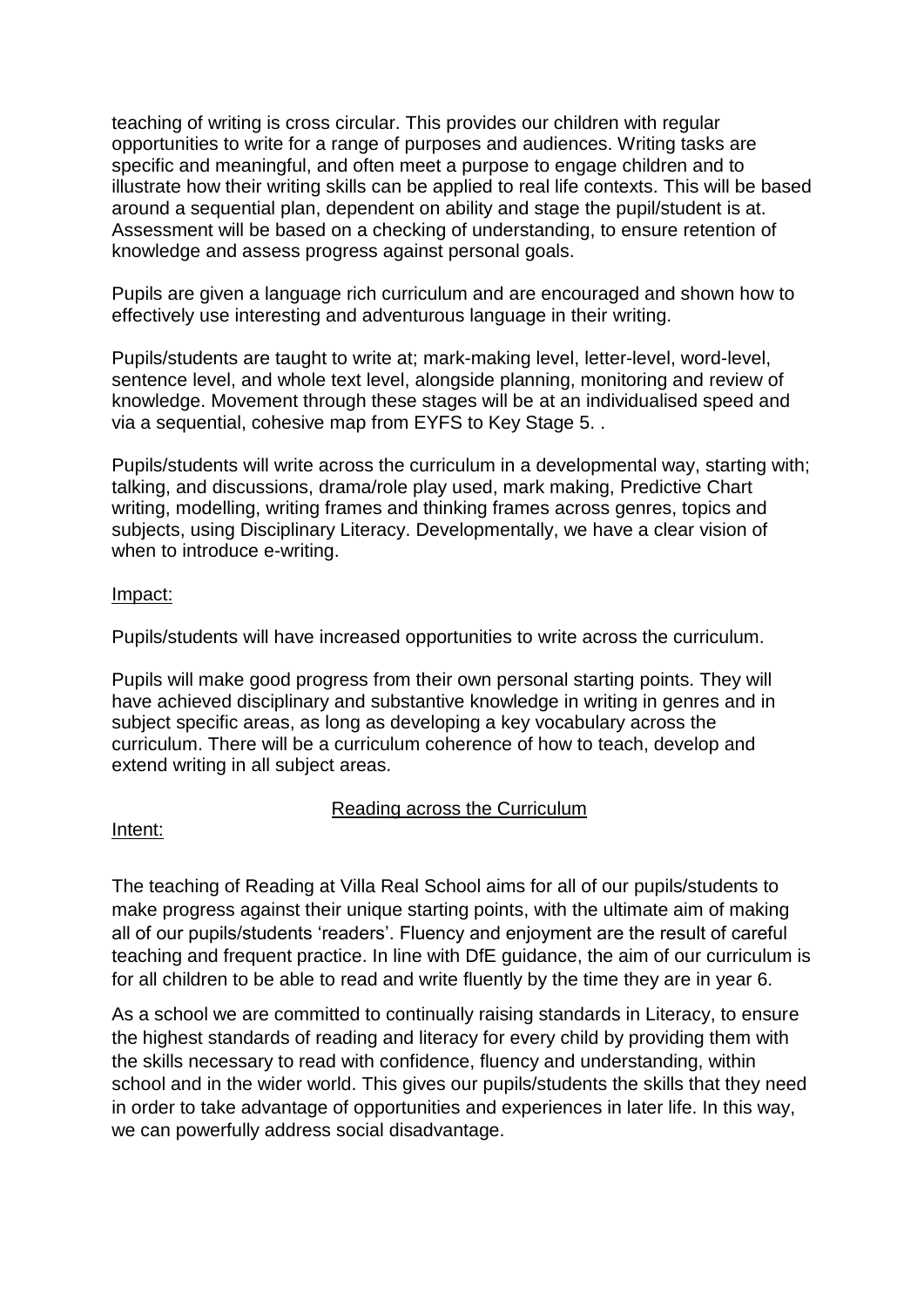We aim to ensure a balanced mix of approaches to reading so that our pupils/students achieve the skills required. They will have a positive attitude, confidence as well as interest and a life-long love of literature and books and the ability to live as independently as possible. This will be through a sequential curriculum from EYFS to Key Stage 5.

## Implementation:

The curriculum is mapped and sequential across the school, starting in EYFS. The reading curriculum is builds towards a clear end point of ensuring all pupils/children have the best command of the written word as is possible. The scheme is personalised dependent on ability and progress is at an individual pace to meet the needs of all the pupils/students. The scheme will be based around a sequential plan, dependent on ability and stage the pupil/student is at. (From The Reading Framework Review July 2021)

Teaching should:

• be at a suitable pace for the pupil/student

• be daily, with well-paced, well-planned lessons that are engaging and motivating

• take full account of the child's individual strengths, weaknesses, knowledge and understanding, and profile of needs.

Some children may need additional strategies, such as for those who:

• have physical disabilities that affect their fine motor control for holding and manipulating objects, e.g. use of desktop manipulatives, alternative writing strategies • are pre- or non-verbal, e.g. use of alternative communication strategies, such as selecting their response from auditory choices anchored to visual symbols or placemarkers

• have both fine motor difficulties and are pre- or non-verbal, e.g. use of low- or hightech eye gaze strategies.

A very few children with profound and multiple learning difficulties (PMLD) might not be able to access direct literacy instruction, but might access alternative activities to teach children how letters correspond to sounds within the context of a pre-formal sensory curriculum.

Assessment will be based on a checking of understanding, to ensure retention of knowledge and assess progress against personal goals. Please see Reading Policy for full Implementation.

#### Impact:

As a result of our ambitious reading curriculum, we expect that:

• Pupils/students will develop a love of and a thirst for reading and/or books.

• Pupils/students will be able to decode words and then develop a growing

understanding of what they read to the best of their abilities.

• Pupils/students will have a clear understanding of what they have been taught and where their learning will take them next.